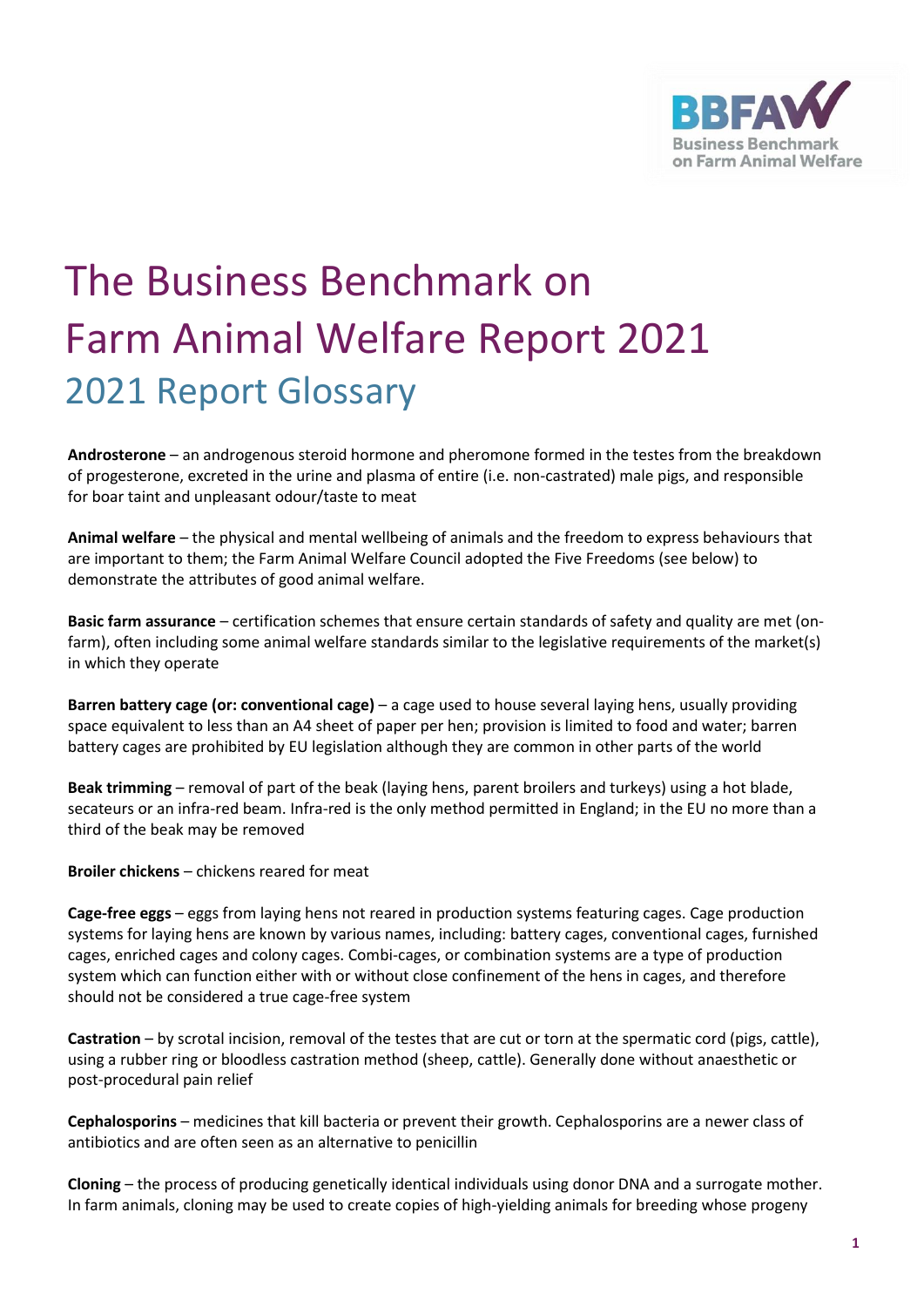may then be used in food production. The majority of cloning is performed with cattle, but pigs, goats and sheep have also been subject to the procedure. Animal welfare concerns associated with cloning include risks associated with the surgical procedures undergone by the donor and surrogate animals, high rates of pregnancy loss and juvenile deaths, birth complications, and potential loss of genetic diversity

**Close confinement** – provision of very limited space, representing inadequate space to allow an animal to move around or express normal patterns of behaviour

**Coccidiostat** – a pharmaceutical agent that acts upon Coccidia parasites commonly found in animal intestines

**Concentrated animal feeding operations (CAFOs)** – also known as a factory farm, a CAFO is a production process for meat or dairy that confines many cattle at high stocking densities. The animals have very little room to move and the land is bare of vegetation so, instead of grazing, feed is brought to the animals

**Disbudding** – removal of the horn buds in young animals (calves, kids) using a hot iron or chemical cauterisation

**Dehorning** – removal of the horns of adult animals by cutting or sawing

**Desnooding** – removal of the snood of a turkey, the fleshy part hanging from the forehead and over the beak

**Dry sows** – sows in the herd other than those during the period of farrowing (giving birth) and lactation (this includes pregnant sow and sows awaiting impregnation

**Farm animal welfare** – see animal welfare, where farmed animals refer to those animals reared for food, fibres and other commodities

**Farrowing crate** – a metal cage used to confine a single sow during farrowing (birth) and lactation; the crate is designed to limit the crushing of piglets when the sow lies down and does not allow the sow to turn around or engage properly with her piglets

**Feedlot** – an intensive animal feeding operation used to fatten livestock prior to slaughter. Animals such as pigs, sheep or cattle are confined in small areas and supplied with a high protein feed

**Fin fish** – so-called 'true fish', this term is used to distinguish fish with gills, fins and a backbone from other aquatic animals such as shellfish and jellyfish

The **Five Freedoms** outline an acceptable state (outcomes) for welfare on-farm, in transit and at slaughter, and includes elements of health, emotional state, and physical and behavioural functioning. The following provisions, added later, specify practical measures required to secure the freedoms, and to provide a logical framework for assessing the strengths and weaknesses of husbandry systems to minimise negative welfare states:

**1. Freedom from Hunger and Thirst** - by ready access to fresh water and a diet to maintain full health and vigour

**2. Freedom from Discomfort** - by providing an appropriate environment including shelter and a comfortable resting area

**3. Freedom from Pain, Injury or Disease** - by prevention or rapid diagnosis and treatment

**4. Freedom to Express Normal Behaviour** - by providing sufficient space, proper facilities and company of the animal's own kind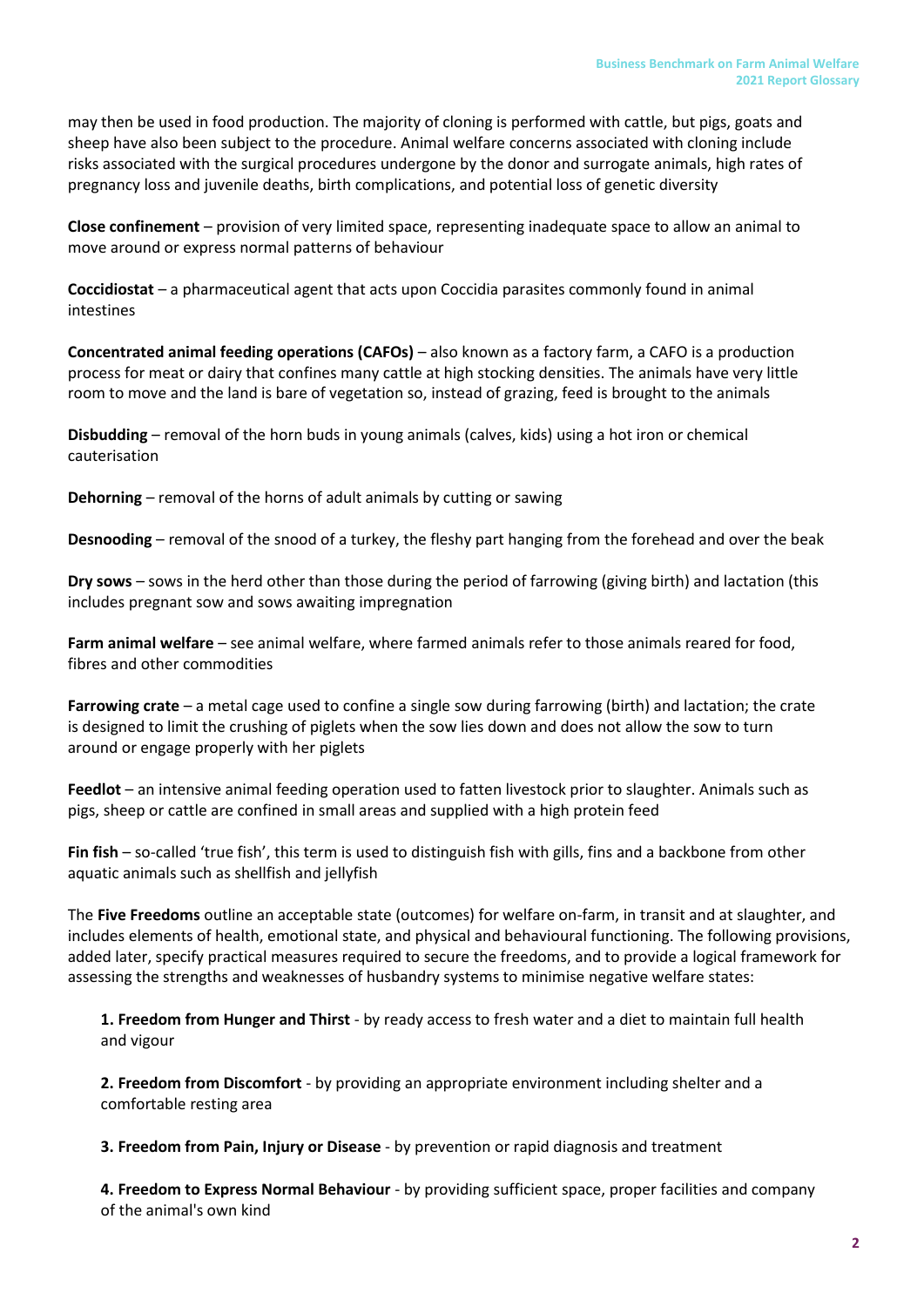**5. Freedom from Fear and Distress** - by ensuring conditions and treatment which avoid mental suffering

**Fluoroquinolones** – antibiotics (an antimicrobial) typically used to treat bone, joint and skin infections caused by microorganisms

**Food companies** – food businesses including producers, processors, manufacturers, food retail and service companies (e.g. restaurants, bars, catering)

**Free-farrowing** – these systems house pregnant sows, and those with new litters, in larger pens than the sow stall, enabling the sow to move more freely, build and nest, and exhibit other natural behaviours

**Free range** – free range livestock have access to an outdoor area for at least part of the day, allowing greater freedom of movement

Gait score - a method for assessing lameness in poultry, cattle, pigs, using indicators such as balance, stride length, and the position of the feet

**Genetic modification** (or genetic engineering or manipulation) – the direct manipulation of an organism's genes using biotechnology

**Gestation crate** – see sow stall

**Gilts** – young female pigs that have yet to be pregnant or have their first litter

**Growth promoting substances** – used to increase the production of animals farmed for food. Examples include the hormone BST used to increase milk production, feed additives to increase meat production (ractopamine) and low dose antibiotics. Antibiotic and hormonal growth promoters are not permitted by EU legislation

**In-ovo gender identification (sexing)** – a method for identifying the sex of laying hens in the egg, before they hatch, via analysis of the allantoic fluid, aimed at avoiding the routine culling of day-old male chicks

**Input-based measures** – these refer to the type of farming system (i.e. infrastructure and husbandry) used, including aspects of housing (e.g. cage, barn, space allowance, provision of environmental enrichment, freerange), treatments and procedures, breed use, feeding and health management (e.g. the use of preventative antibiotics), as well as the practices for transport and slaughter

**Lairage** – holding pens for livestock in slaughterhouses, in which they are placed following transport

**Long distance live transportation** – any transport of a live animal that exceeds 8 hours, from loading to unloading; welfare has been shown to decrease significantly in journeys lasting more than 8 hours

**Mulesing** – removal of skin from the hindquarters of sheep breeds with excess folds of skin on their rumps, to manage fly strike. Generally done without anaesthetic or post-procedural pain relief

**Mutilation** – a procedure that interferes with the bone structure or sensitive tissues of an animal, usually done to manage undesirable behaviour such as tail biting (pigs) and injurious pecking (laying hens). Generally done without anaesthetic or post-procedural pain relief

**Outcome-based measures** – these are measures of wellbeing, including both physical measures (e.g. lameness and mastitis in dairy cows, gait score and footpad dermatitis in broilers, tail-biting and lameness in pigs, bone breakage and feather coverage in laying hens) but also measures that evaluation aspects of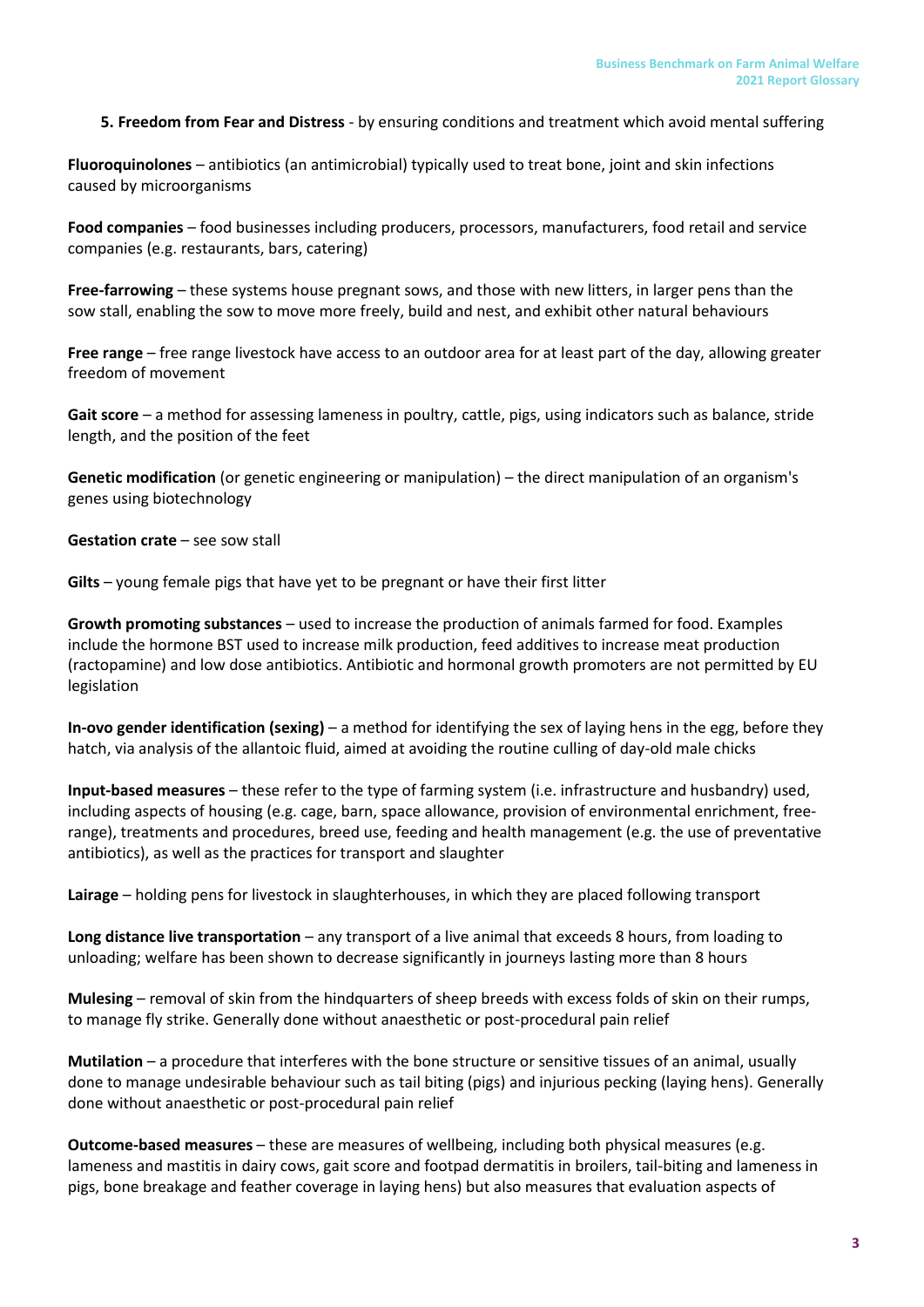mental wellbeing (e.g. reaction to humans or novelty, fear, comfort) and behaviour (e.g. time spent lying – resting, ruminating, or being active – foraging, perching, dust bathing, socialising)

**Performance** – in farm animal welfare is the action or process of achieving an acceptable level of welfare throughout the process of breeding, rearing/finishing, transporting and slaughtering of animals in the food industry. Performance reporting of a company's practices refers to disclosure of a combination of resource/ management inputs and indicators from the animals themselves (outcomes), both of which can be recorded quantitatively and objectively. Performance impact refers to the combination of these achievements on animal welfare

**Phytotherapy** - the study of the use of extracts of natural (plant) origin as medicines or health-promoting agents

**Polled breeds** – typically refers to breeds or strains of ruminants that are naturally polled (without horns) through selective breeding (as opposed to being disbudded or dehorned)

**Pithing** – a technique used to immobilise or kill an animal by inserting a needle or metal rod into its brain. Current USA and European Union regulations prohibit importation of beef from cows pithed due to risk of bovine spongiform encephalopathy (BSE, or "mad cow") disease

**Prophylactic antibiotic use** – giving an antibiotic treatment to an animal or group of animals in anticipation of a disease or when there is a risk of infection, rather than treatment when clinical disease has been identified (therapeutic use) or giving treatment when some animals in a group or on a farm are showing signs of illness (metaphylactic use)

**Ractopamine** – a feed additive used to promote growth promotion and leanness in animals raised for their meat. Ractopamine use has been banned in many countries, including European Union countries, mainland China and Russia

**Routine Mutilations** – the use of mutilations (see mutilation) on a routine basis, e.g. at a certain stage of production, rather than first addressing the underlying issues within the system and only using mutilations as a risk-based last resort

**Sow stall (or: gestation crate)** – a narrow metal crate used to confine individual sows for their 16-week pregnancy, without sufficient room for sows to turn around. Sows are generally confined in stalls during insemination and during pregnancy

**Stockmanship** – the knowledgeable and skilful handling of and caring for livestock in a safe, efficient, effective, professional and low-stress manner

**Tail docking** – removal of part of the tail (usually up to two-thirds) using a hot docking iron, sharp blade (pigs) or tight rubber ring (lambs, cattle); routine tail docking of pigs is not permitted by EU legislation. Generally done without anaesthetic or post-procedural pain relief

**Teeth reduction** – reduction of a piglet's 8 sharp needle teeth, shortly after birth, using sharp clippers or pliers (cutting) or shortening with a grinding device; to manage damage to the sow's teats and to other piglets. Routine teeth clipping is not permitted by EU legislation. Generally done without anaesthetic or postprocedural pain relief

**Tethering** – tying of an animal indoors (usually done to cattle and goats, but also to sows) to a fixed point; tethering prevents an animal from carrying out its normal behaviour, not permitted in the EU for calves (certain exceptions) and pigs